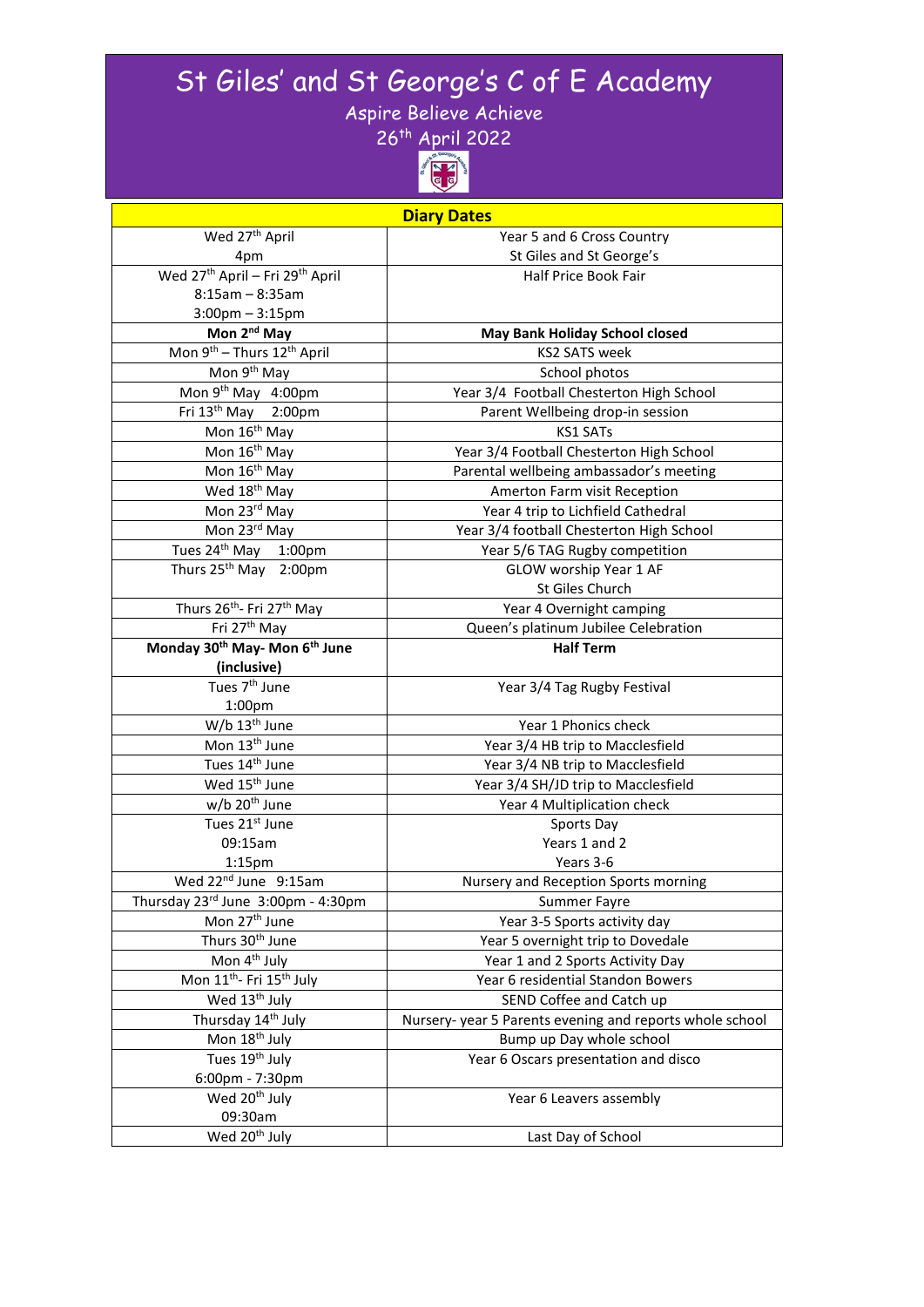### **Summer Term Clubs**

 Children are welcome to attend any of the clubs for their year group and you don't need to book a place. Just make a note in their planner so the teacher knows they are staying.

| Day         | Club                | <b>Year Group</b> | Collection<br>from: |
|-------------|---------------------|-------------------|---------------------|
| Monday      | Football            | Year $3/4$        | Main office         |
| Monday      | Tag Rugby           | Year 5/6          | Y5/6 door           |
| Thursday    | Rounders            | KS <sub>2</sub>   | Main office         |
| Tuesday     | Athletics           | KS <sub>2</sub>   | Main office         |
| Monday      | Social action       | Year 5/6          | Year 5/6 door       |
| Tuesday and | Breakfast and books | KS1 and KS2       |                     |
| Thursday    |                     |                   |                     |
| Lunchtime   | Singing Squad       | KS <sub>2</sub>   |                     |
| Monday      | <b>Boomwhackers</b> | Year 2            | Year 2 door         |
| Monday      | Pirate School       | Reception         | Reception<br>door   |
| Thursday    | Castle Club         | Year 1            | Year 1 door         |
| Thursday    | Games Club          | Year 2            | Year 2 door         |

#### **Play equipment**

We have recently had a number of incidents both accidents and behavioural on both the MUGA pitches and play equipment before and after school. Children are unfortunately not allowed to access the MUGA pitches and play equipment before and after school for these reasons. Please support the school by asking your children to stay away from these items.

#### **SCHOOL UNIFORM**

As we move into the summer term can I take the opportunity to remain you of our summer school uniform rules.

**Reception and KS1 Boys-** Grey trousers or shorts, white polo shirt, navy jumper with logo, black shoes. **Reception and KS1 Girls –** Grey skirt or trousers, white polo shirt, navy jumper with logo or navy blue checked summer dress, black shoes.

**KS2 Boys-** Grey trousers or shorts, white shirt and tie or white open necked summer shirt (no tie), navy jumper with logo, black shoes.

**KS2 Girls –** Grey skirt or trousers, white shirt and tie or open necked summer shirt (no tie) or blue checked summer dress, black shoes.

**Nursery and PE Kit –** navy shorts, leggings or tracksuit bottoms, navy PE t-shirt, School PE hoodie.

**I know it is tempting in warmer months to allow children to wear sandals, but these are not appropriate footwear for a school in which we have lots of tables and chairs which may accidently be placed onto someone's toes, therefore black school shoes are required throughout the summer term.**